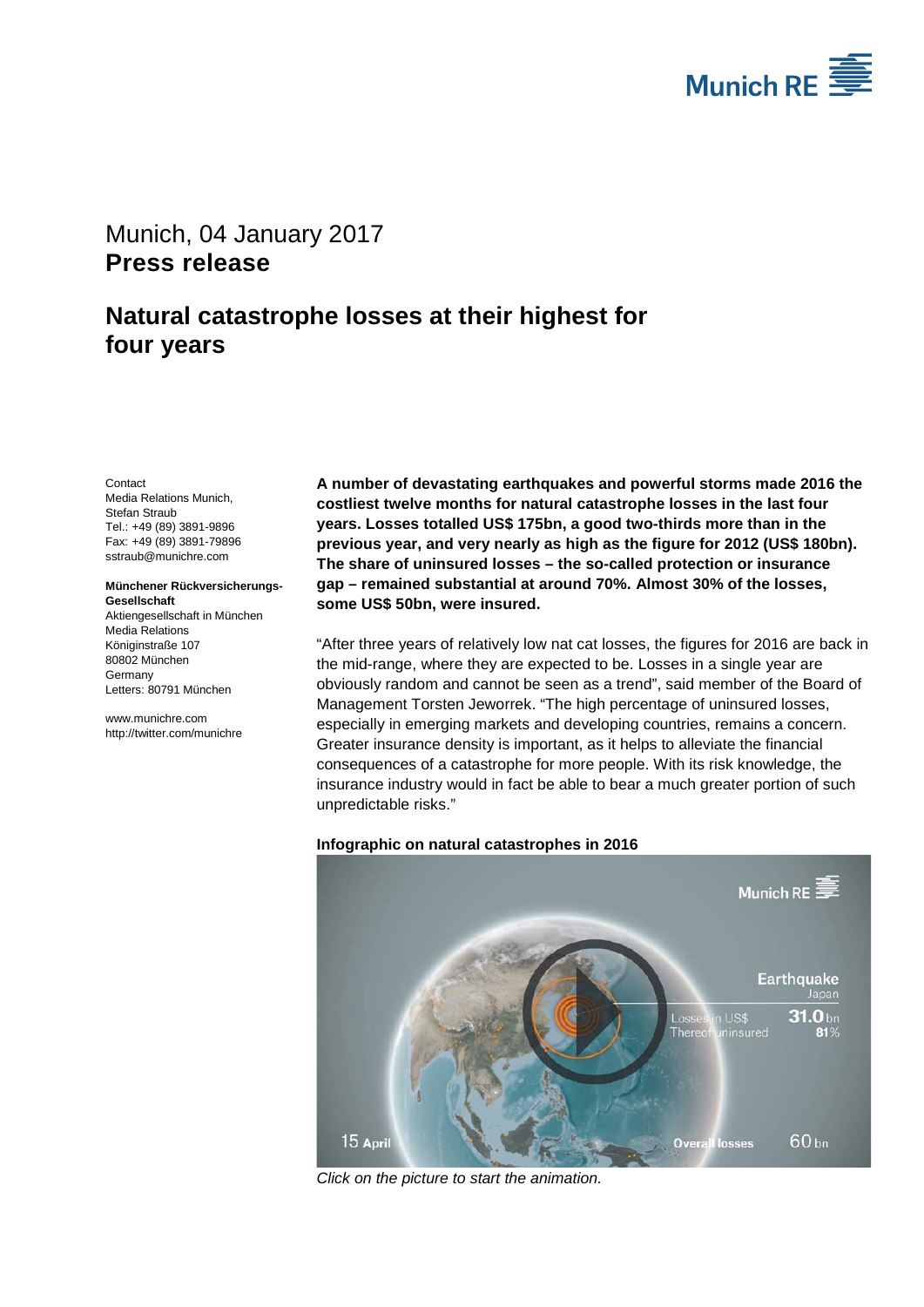

[04 January 2017](#page-0-0) **Press [release](#page-0-1)** Page 2/4

## **Key nat cat figures of 2016:**

- Both overall losses and insured losses were above the inflation-adjusted average for the past ten years (US\$ 154bn and 45.1bn respectively).
- Taking very small events out of the equation, 750 relevant loss events such as earthquakes, storms, floods, droughts and heatwaves were recorded in the Munich Re NatCatSERVICE database. That is significantly above the ten-year average of 590.
- Some 8,700 lives were sadly lost as a result of these natural catastrophes, far fewer at least than in 2015 (25,400), yet within the tenyear average (60,600). The past year was thus the year with the fewest fatalities (after 2014, with 8,050 fatalities) in 30 years (1986: 8,600).
- The high number of flood events, including river flooding and flash floods, was exceptional and accounted for 34% of overall losses, compared with an average of 21% over the past ten years.

|                                            | Uninsured | Ranking by | Overall losses (US\$ bn)     |
|--------------------------------------------|-----------|------------|------------------------------|
| 14/16.4.2016<br>Japan                      | 81%       |            | 31.0<br>6.0                  |
| 18.6-13.7.2016<br>China                    | 98%       |            | 20.0<br>0.3                  |
| 28.9-9.10.2016<br>Caribbean, United States | 63%       |            | 10.2<br>$*$ <sup>*</sup> 3.8 |
| 11-15.8.2016<br><b>United States</b>       | 75%       |            | 10.0<br>$*2.5$               |
| 27.5-8.6.2016<br>Europe                    | 47%       |            | 6.0<br>3.2                   |
|                                            |           |            | Insured losses (US\$ bn)     |

## **The five costliest natural catastrophes of the year**

\*Source: Property Claim Services (PCS)

\*\*Source: Catastrophe Indices and Quantification Inc. (CatlQ Inc) www.catiq.com

### **Earthquake in Japan most expensive natural catastrophe of 2016**

The costliest natural catastrophes of the year occurred in Asia. There were two [earthquakes on the southern Japanese island of Kyushu](https://www.munichre.com/2016/earthquake-kumamoto-japan) close to the city of Kumamoto in April (overall losses US\$ 31bn; proportion of insured losses just under 20%), and [devastating floods in China](https://www.munichre.com/2016/flood-china) in June and July (overall losses US\$ 20bn; only some 2% of which were insured).

North America was hit by more loss occurrences in 2016 than in any other year since 1980, with 160 events recorded. The year's most serious event here was [Hurricane Matthew.](https://www.munichre.com/2016/hurricane-matthew) Its greatest impact was in the Caribbean island nation of Haiti, which was still struggling to recover from the 2010 earthquake. Matthew killed around 550 people in Haiti, and also caused serious damage on the east coast of the USA. Overall losses totalled US\$ 10.2bn, with over a third of this figure insured.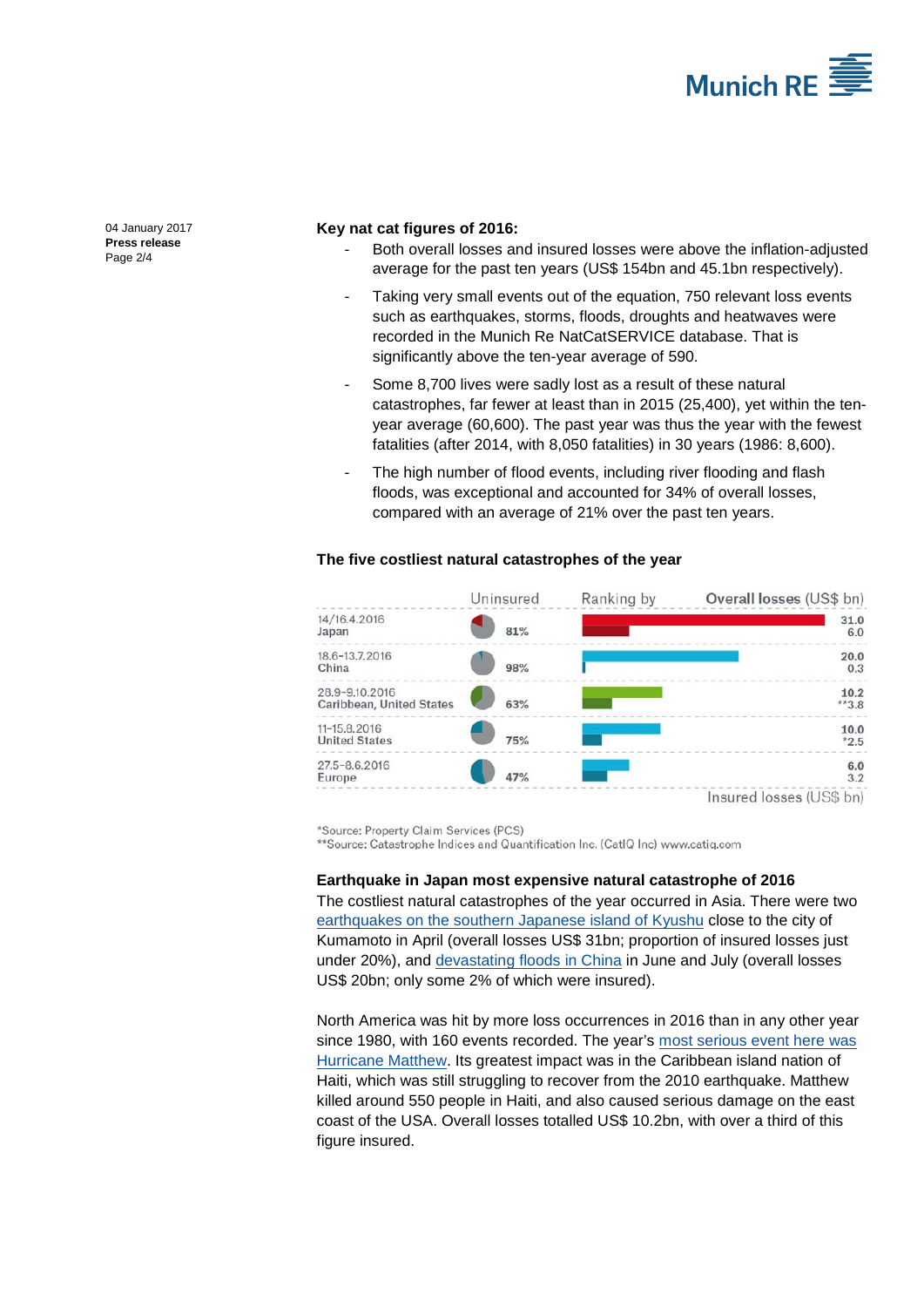

[04 January 2017](#page-0-0) **Press [release](#page-0-1)** Page 3/4

## **Series of storms in Europe, wildfires in Canada**

North America was also impacted by other extreme weather hazards, including [wildfires in the Canadian town of Fort McMurray](https://www.munichre.com/2016/wildfire-canada) in May, and [major floods in the](https://www.munichre.com/2016/flood-louisiana)  [southern US states](https://www.munichre.com/2016/flood-louisiana) in summer. In Canada, the mild winter with less snow than usual, and the spring heatwaves and droughts which followed, were the principal causes of the devastating wildfires that hit the oil-sand-producing region of Alberta, generating overall losses of US\$ 4bn. More than two-thirds of this figure was insured. In August, floods in Louisiana and other US states following persistent rain triggered losses totalling US\$ 10bn, around a quarter of which was insured.

There was a [series of storms in Europe](https://www.munichre.com/2016/flood-central-europe) in late May and early June. Torrential rain triggered numerous flash floods, particularly in Germany, and there was major flooding on the River Seine in and around Paris. Overall losses totalled some US\$ 6bn (approximately €5.4bn), around half of which was insured.

"A look at the weather-related catastrophes of 2016 shows the potential effects of unchecked climate change. Of course, individual events themselves can never be attributed directly to climate change. But there are now many indications that certain events – such as persistent weather systems or storms bringing torrential rain and hail – are more likely to occur in certain regions as a result of climate change", explained Peter Höppe, Head of Munich Re's Geo Risks Research Unit.

Note for the editorial staff: For further questions please contact

Media Relations Munich [Stefan Straub](#page-0-2) Tel.: +49 (89) 389[1-9896](#page-0-3)

Media Relations Asia Pacific Nikola Kemper Tel.: +852 2536 6936 Lillian Ng Tel.: +852 2536 6981

Media Relations North America Beate Monastiridis-Dörr Tel.: +1 (609) 235-8699 Sharon Cooper Tel.: +1 (609) 243-8821